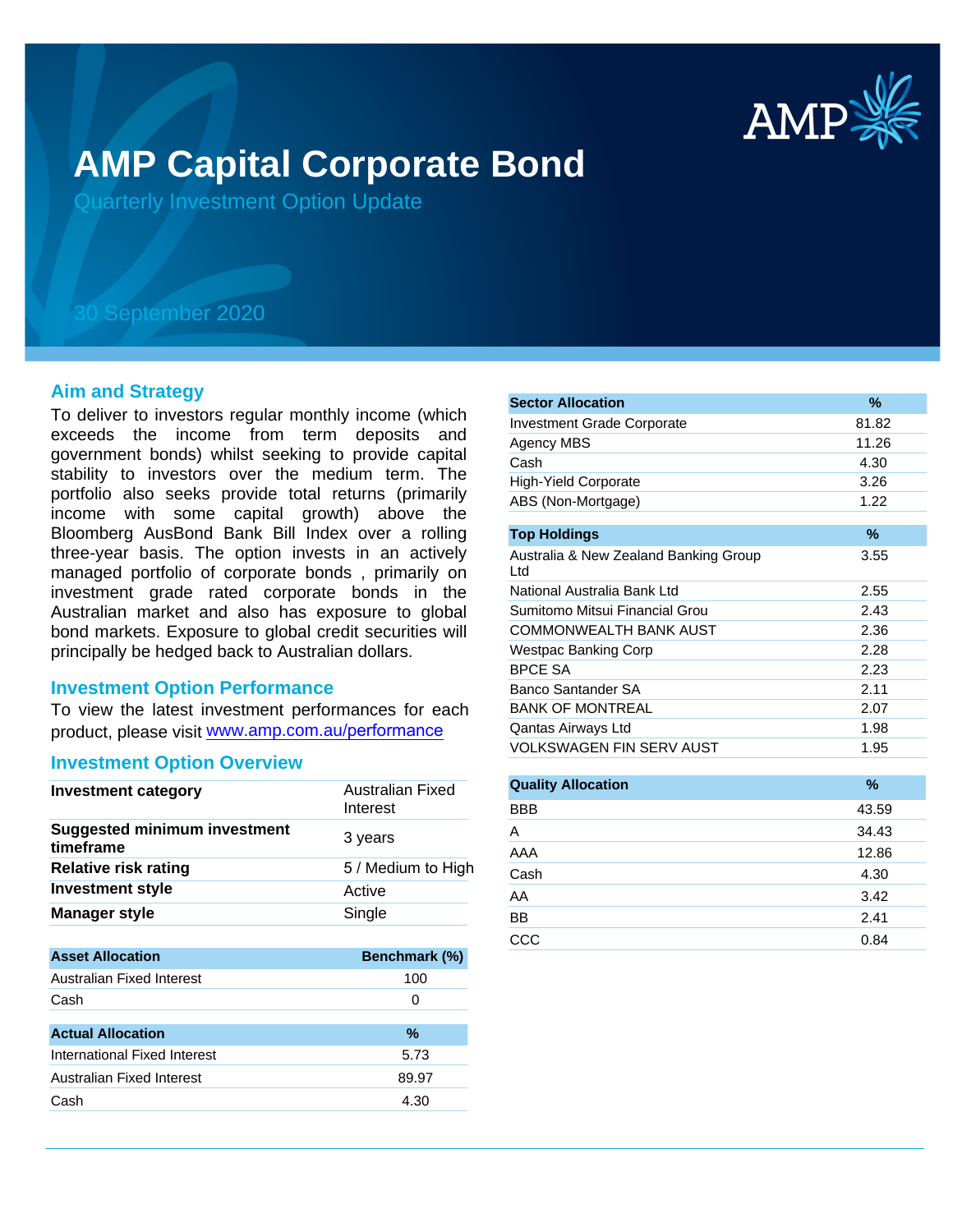# **Fund Performance**

The Fund produced a positive absolute return in the September quarter.

Australian credit spreads tightened over the September quarter despite a resurgence of COVID-19, which prompted the re-introduction of lockdown measures across Melbourne and reignited concerns about the outlook for the retail sector. Results from the domestic corporate profit reporting season were mostly favourable from a credit perspective, which provided a particular boost to sentiment. The banking sector has been buoyed by the recent increase and extension of the Reserve Bank of Australia's Term Funding Facility, which has ensured that the major banks will not be solely reliant on the primary markets for their funding.

At the sector level, the better performers over the quarter were subordinated banks, industrials, real estate and banks.

At the security level, exposures to BHP Billiton, National Australia Bank, Qantas, Groupe BPCE, and Downer were the main contributors. An exposure to Australian Prime Property Fund was the only detractor of note.

Over the quarter, the more interesting credit positioning changes stemmed from the raft of new issuance which came to market. Most notable amongst these were: Tier 2 bank issuance from ANZ Banking Group and Commonwealth Bank of Australia; corporate hybrid issuance from AusNet Services and Scentre Group; and corporate issuance from Aurizon Network, Ausgrid and Qantas Airways. These were funded through reductions in BHP Billiton hybrids, AT1 issuance from ABN Amro, and rotation from primarily shorter-dated corporates.

# **Portfolio Positioning**

The conservative portfolio positioning we had coming into the COVID-related selloff has meant that our exposures have rebounded quickly, and we have been able to take advantage of opportunities that have arisen in this intervening period. Current positioning has our credit exposures generating a strong level of excess yield, whilst not being overly exposed to any potential future bouts of volatility through the threat of a second wave of infections and weaker than anticipated economic growth.

Our fundamental sector and stock selection process continues to emphasise quality issuers whose credit profiles are supported by strong operating cash flows, sound liquidity profiles and an ability to maintain their credit ratings through this cycle. The depth of our research has also helped us identify sectors and issuers where the market reaction has been too fearful and has enabled us to purchase quality corporates at bargain prices.

# **Market Review**

Australian long-dated government bond yields moved lower over the course of the quarter as economic prospects were impacted by a flare up in COVID-19 infections in Victoria and the subsequent reimposition of lockdown measures. Investors largely discounted the prospect of ongoing fiscal stimulus leading to higher medium-term inflation and instead focused on the implications of a decline in immigration and the prospect of reduced housing demand, an increasing shift to part-time employment and the impending tapering of the JobKeeper support initiative. The Commonwealth Government 10-year bond yield declined by eight basis points over the quarter to 0.79%, while its 2-year counterpart ended nine basis points lower at 0.16%. Total returns for Australian bonds, as measured by the Bloomberg AusBond Composite (All Maturities) Index, were around 1.0% for the period, in Australian dollar terms.

Australian credit spreads meanwhile tightened over the September quarter despite a resurgence of COVID-19, which prompted the re-introduction of lockdown measures across Melbourne and reignited concerns about the outlook for the retail sector. Results from the domestic corporate profit reporting season were mostly favourable from a credit perspective, which provided a particular boost to sentiment.

# **Outlook**

The Reserve Bank of Australia has kept its policy rate at a record low of 0.25%; implementing a yield curve control policy whereby it also targets the three-year bond yield at 0.25%. Further stimulus measures will be required to maintain the productive capacity of the economy, although monetary options will become more limited as interest rates approach zero. Given structural issues around an indebted consumer, which will likely see monetary policy constant for the time being, we expect Australian rates to remain low although are unlikely to become negative.